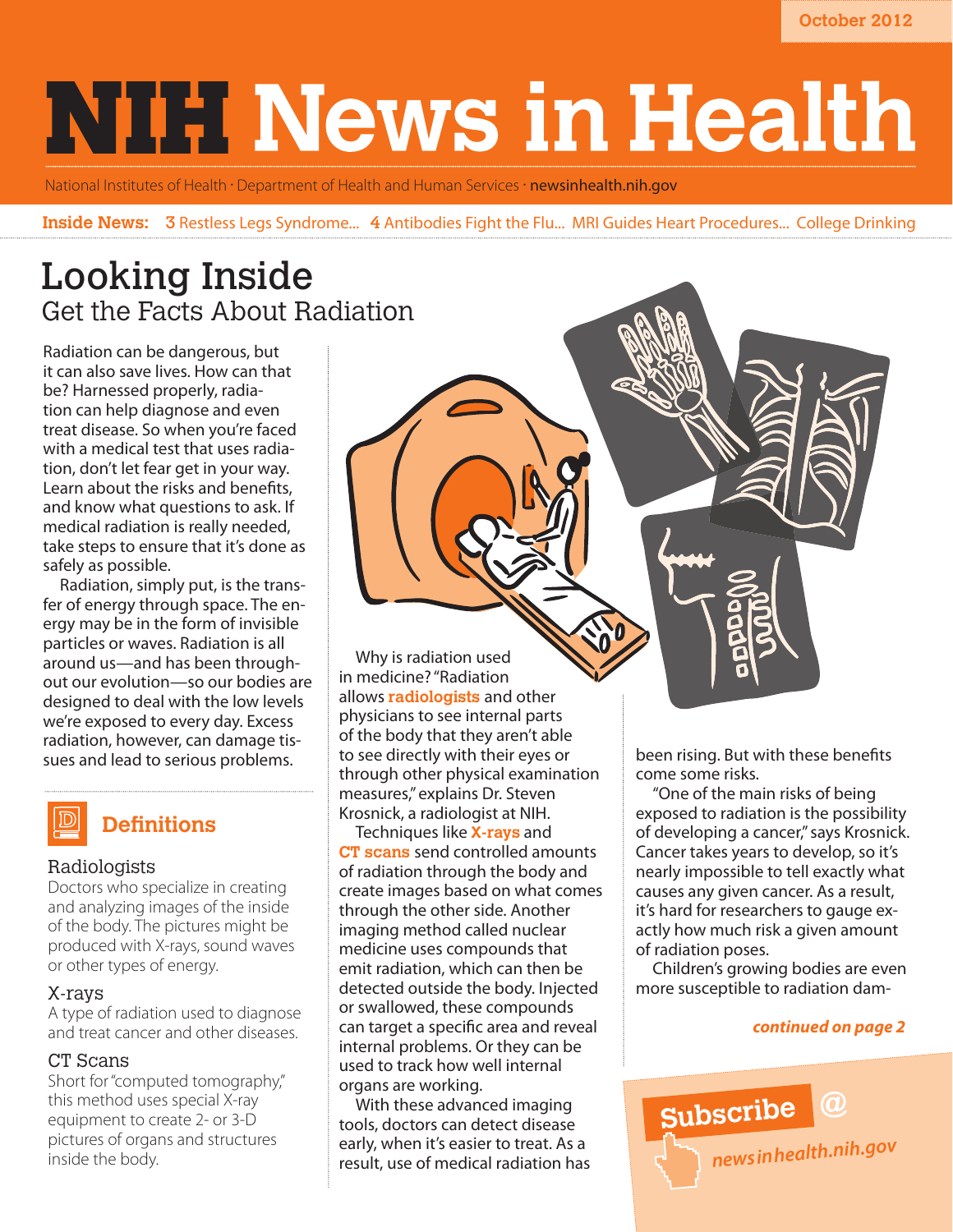(QQ)

#### *continued from page 1*

age than those of adults. Children have a long lifetime ahead. Any damage caused by radiation has a longer period of time to show itself.

Earlier this year, a worrisome report linked childhood CT scans to 2 types of cancer later in life: leukemia and brain cancer. The NIH-funded study looked at more than 175,000 children and young adults. Depend-

# **Wise Choices** Ask About Your Imaging Test

---------

If you're considering an imaging test, here are some questions to ask:

- $\blacksquare$  What are we hoping to learn from the test?
- $\blacksquare$  How is it going to help me?
- $\blacksquare$  Will the test results change how my disease is managed?
- $\Box$  Do I need the test now, or can I wait?
- $\blacksquare$  Is there another test I can use instead? If so, what are the benefits and risks of each?
- **Now can I be sure the test** will be done in the safest way possible?
- $\blacksquare$  Can you make sure to use the lowest radiation dose for what you need to know?
- $\blacksquare$  For children: Is the facility using pediatric protocols for the test?

ing on the radiation dose, those who'd received 2 or more scans had a small boost in cancer risk. Because these cancers are rare, the benefits of CT scans likely outweigh the risks, the researchers concluded. Still, they suggest that doctors consider alternatives to CT scans or use the lowest possible radiation doses.

Strangely enough, radiation can also be used to treat cancer. Focused doses of high-energy radiation can kill cancer cells and shrink tumors. Medical imaging tests, in contrast, use much lower doses.

"The fundamental thing to understand is that these procedures all deliver a generally low amount of dose," says Dr. George Sgouros at the Johns Hopkins University School of Medicine. "In some cases, depending on your disease, it's potentially riskier to not get the scan or nuclear medicine procedure than to get it."

Sgouros and his colleagues have been investigating how to strike a balance between radiation risk and the benefit of having clear images for diagnosis. "If you're so concerned about the radiation risk that you give too little, you could misdiagnose the patient," he says.

Traditionally, the amount of radiation used in an imaging test was based on weight. Sgouros's team used computer simulations to examine the effects of different doses in a nuclear medicine scan. "We found that we could give roughly half as much of the radioactivity to a tall,

# **NIH News in Health (ISSN 1556-3898)**

#### **National Institutes of Health**

Office of Communications & Public Liaison Building 31, Room 5B64 Bethesda, MD 20892-2094 nihnewsinhealth@od.nih.gov Tel: 301-435-7489 Fax: 301-496-0019

**Attention Editors** Reprint our articles and illustrations in your own publication. Our material is not copyrighted. Please acknowledge *NIH News in Health* as the source and send us a copy.

**Managing Editor** Harrison Wein, Ph.D. **Editor** Vicki Contie

**Contributors** Vicki Contie, Alan Defibaugh (illustrations) and Harrison Wein

## **newsinhealth.nih.gov**

For more health information from NIH, visit http://health.nih.gov



For more about medical imaging and radiation, click the "Links" tab at: http://newsinhealth.nih.gov/issue/Oct2012/Feature1

thin child than to a short, stout child and get the same quality image," he says.

His group is now planning to do similar analyses for a variety of different body shapes and sizes. Eventually, the researchers hope to create guidelines that take into account not only weight but also height, sex, age and other factors. Similar efforts are under way to optimize CT scans and X-rays.

Dr. Rebecca Smith-Bindman of the University of California, San Francisco, has been studying the trends. She thinks we're turning to radiationbased tests too often. This summer, her group published a report showing a sharp rise in the use of these tests between 1996 and 2010. "It's not just the sick and the intensive care patients getting these exams," she says. "Everyone's getting them, across a whole spectrum of disease, both serious and trivial, and therefore any potential harm really needs to be considered."

If a doctor recommends a test that uses radiation, ask about its risks and benefits. If the test is truly needed, do some research into the imaging facilities. Find one that monitors the doses they're giving patients and takes pride in low doses. "We have found that there's enormous variation in dose for the same clinical test," Smith-Bindman says. Doses can vary not only between facilities, she explains, but at the same facility based on the time of day and who's conducting the test.

If you're faced with the prospect of an imaging test, fight fear with knowledge. Check out our "Wise Choices" box for some questions to ask your doctor.  $\blacksquare$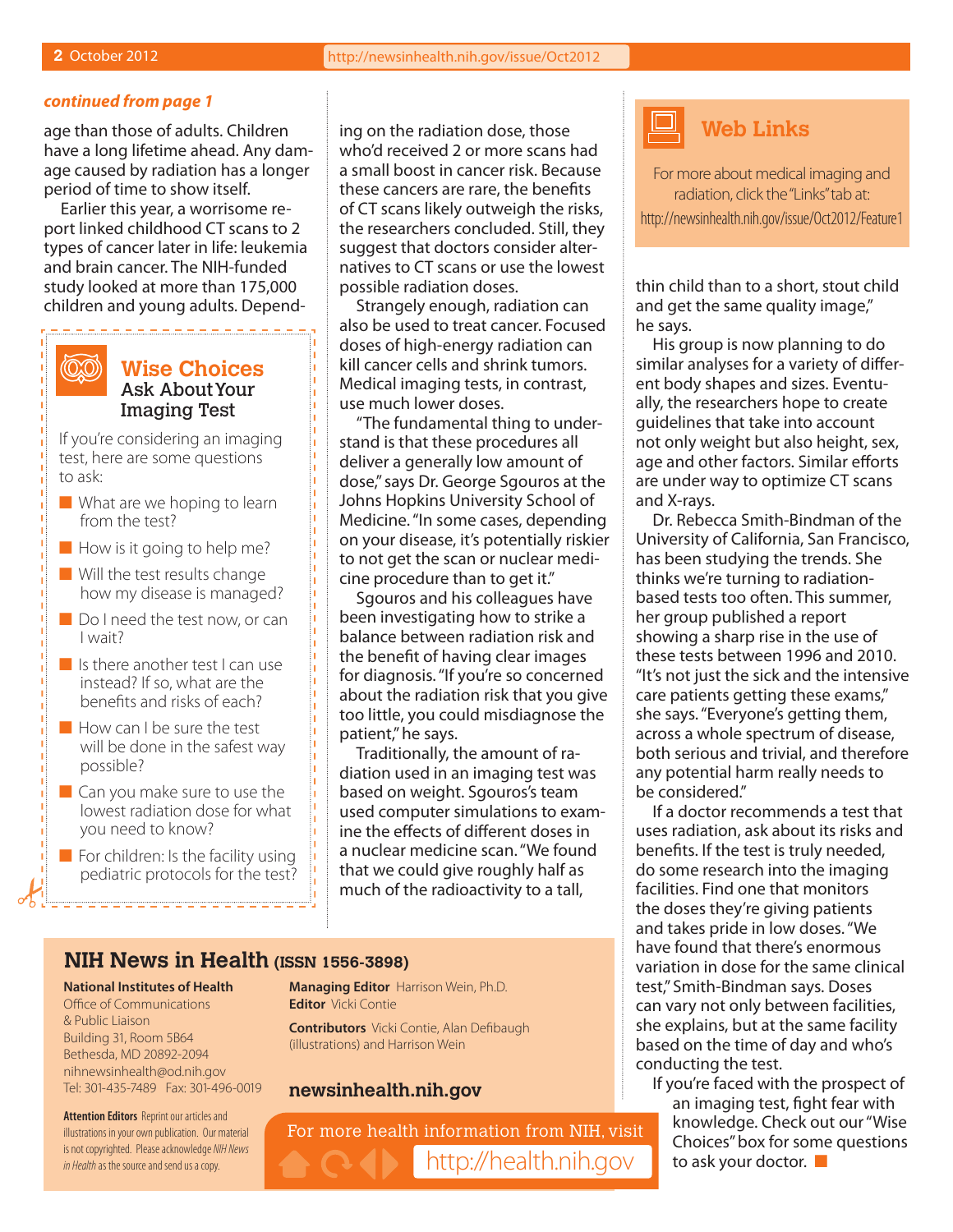# Can't Curb the Urge to Move? Living With Restless Legs Syndrome

Staying active is usually a good thing. But the motivation to move goes to unwelcome extremes for people with restless legs syndrome. The condition can cause throbbing, pulling or creeping sensations in the legs along with a powerful need to move around for relief. The feelings can range from uncomfortable to agonizing.

"People with this condition feel they just absolutely have to move their legs. Their legs feel uncomfortable or even painful unless they move them," says Dr. Richard P. Allen, an expert on restless legs syndrome at Johns Hopkins Bayview Medical Center. "When it's extreme, patients with this condition can be sitting in a meeting, in a conversation, watching TV—and they have to keep moving their legs, which could be very disturbing to themselves and to other people."

By some estimates, about 1 in 20 people nationwide has restless legs syndrome. It's about twice as common in women than in men. The disorder can arise at any age, but it's generally more serious in middleage and beyond.

# **Wise Choices** Recognizing Restless Legs

Restless legs syndrome brings all 4 of these characteristics:

 $\langle$ OXO)

- $\blacksquare$  A strong urge to move your legs, often with unpleasant feelings like tingling, burning or throbbing in the legs.
- $\blacksquare$  Symptoms that get better with movement.
- $\blacksquare$  Symptoms that worsen at night and are mostly gone in the morning.
- $\blacksquare$  Symptoms triggered by inactivity.

Activity relieves the discomfort that people with restless legs syndrome feel, so they often keep their legs in motion. They may pace, jiggle or flex their legs, and toss and turn in bed. This need for movement can make it hard to fall asleep and stay asleep, which can lead to exhaustion.

The irony of restless legs syndrome is that the very act of lying down and trying to relax only activates the symptoms. Symptoms usually arise if you're inactive for extended periods, such as on long flights or car trips. They are often worse at night and gone in the early morning, so some people catch up on sleep at sunrise.

Once it appears, restless legs syndrome generally doesn't go away. Symptoms might decrease or disappear for days, weeks or months, but they usually return. The condition can affect one or both legs and even the arms or torso.

The cause of restless legs syndrome in most cases is unknown. Research shows that affected people often have too little or malfunctioning iron in the brain. "We also know that there's some problem with the **dopamine** system, and patients often have a good response to dopamine medicine," says Allen. Imaging studies show that people with restless legs syndrome have abnormalities in a movement-related brain region where dopamine is active.

Because the disorder tends to run in families, **genes** likely play a role.

# **Definitions**

# Dopamine

A brain chemical that regulates movement, motivation and other functions.

#### Genes

Stretches of DNA, a substance you inherit from your parents, that define characteristics such as how likely you are to get certain diseases.



Learning more about the underlying genes might lead to improved treatments in the future.

Although there's no cure for restless legs syndrome, medications and lifestyle changes can help minimize symptoms and increase restful sleep. Cutting back on caffeine, alcohol and tobacco may help. Taking a hot bath, massaging the legs or using a heating pad or ice pack can also relieve symptoms. Your doctor might recommend medications that boost dopamine levels or other medicines to address your symptoms.

"In general it helps to stay active, stay in good health and try to keep good sleep habits," says Allen. If you're concerned about restless legs syndrome, talk with your health care provider. A combination of approaches can usually provide some relief.  $\blacksquare$ 



For more information about restless legs syndrome, click the "Links" tab at: http://newsinhealth.nih.gov/issue/Oct2012/Feature2